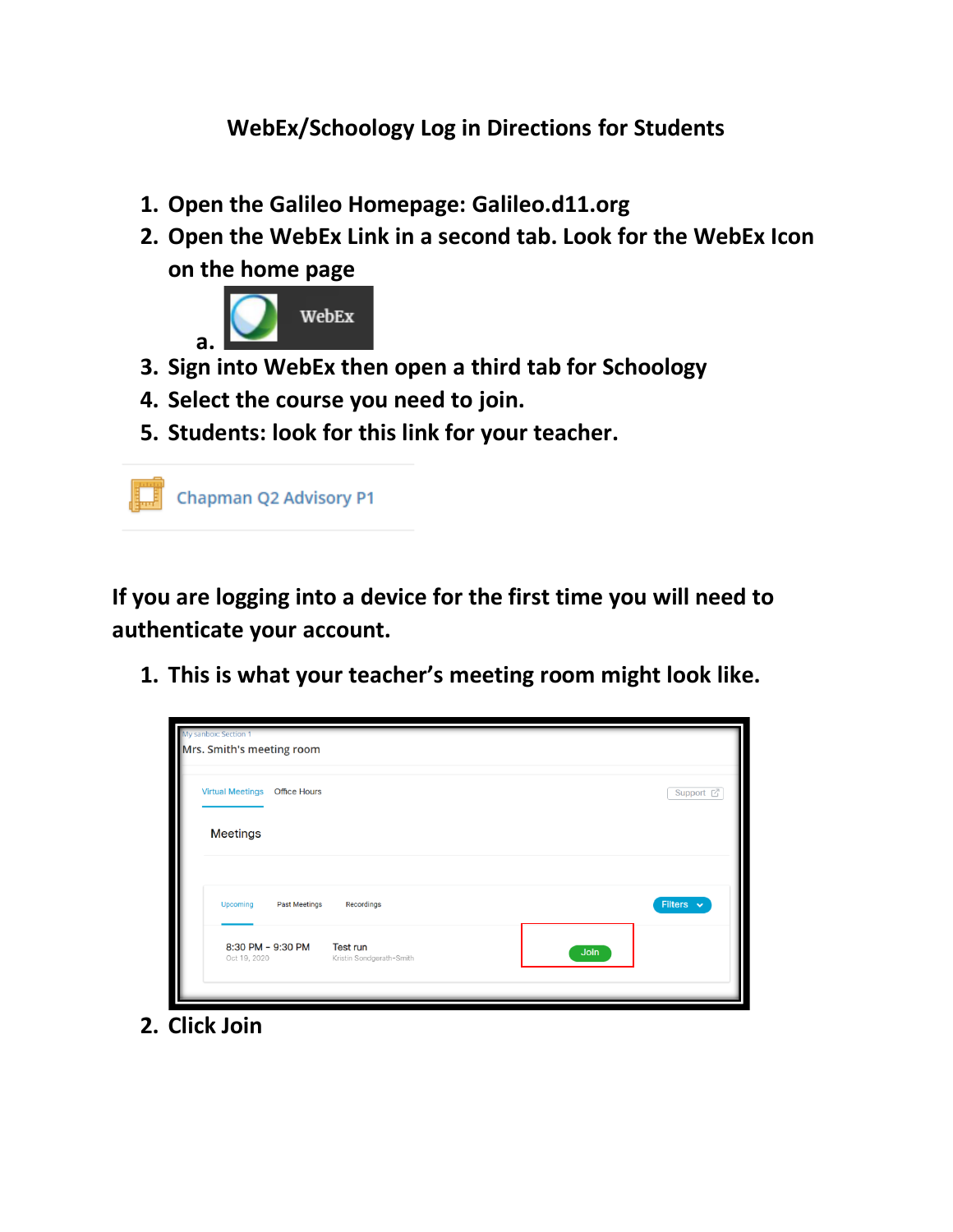

**3. It is possible that the next page will look like this. If so, click on the cssd11.webex.com link and sign in using your district email and password. Look for the blue sign in button on the top right corner of your screen.** 

|                           | $\bigcirc$ Sign In $\checkmark$<br>English |
|---------------------------|--------------------------------------------|
| Join a Meeting o          |                                            |
| Enter meeting information |                                            |
|                           |                                            |

- **4. Click Sign in under the D11 logo**
- **5. Enter your d11 e-mail, then next**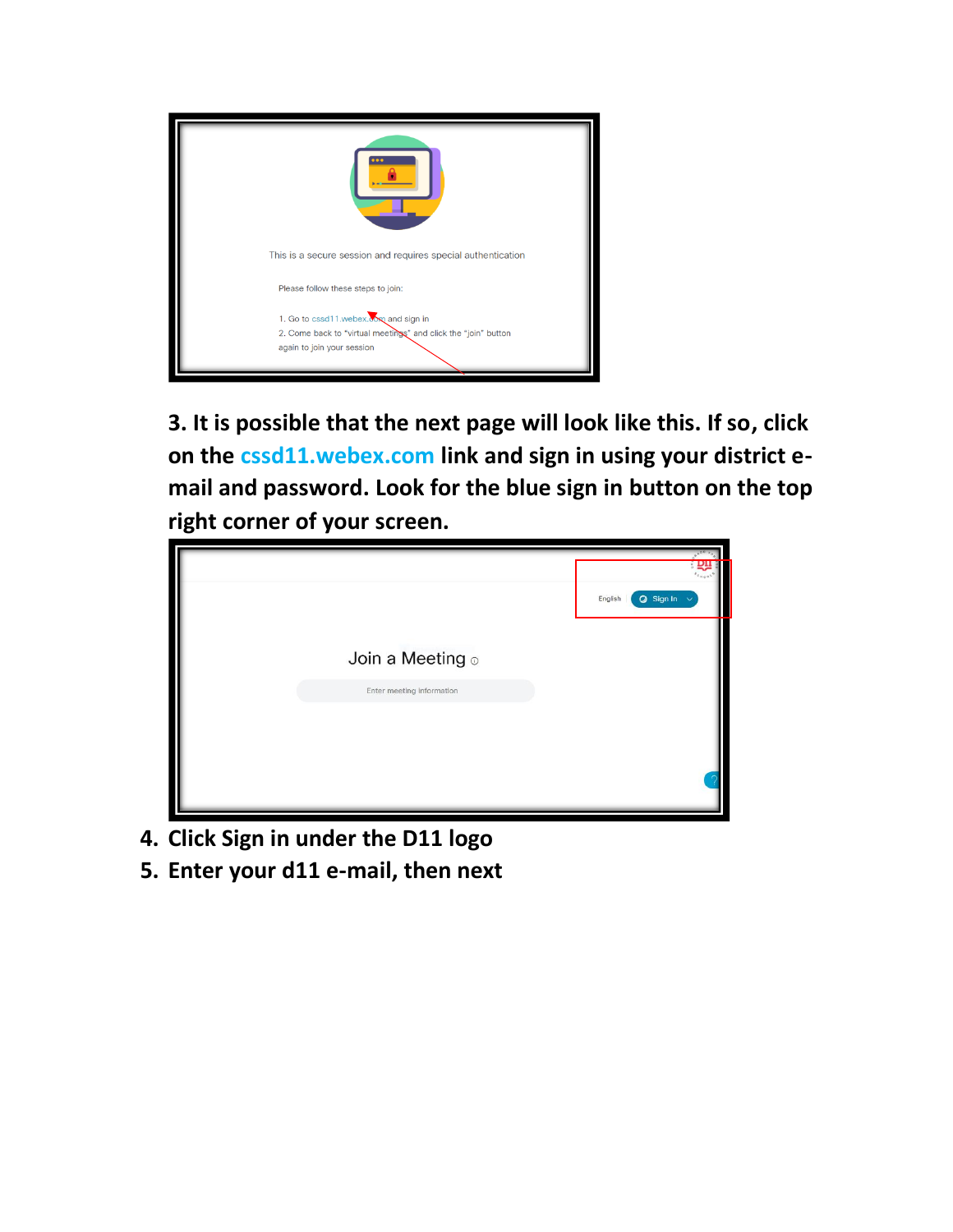

**6. Make sure the information is correct when the d11 page comes up. If you need to reenter your e-mail and password. Then click sign in.**